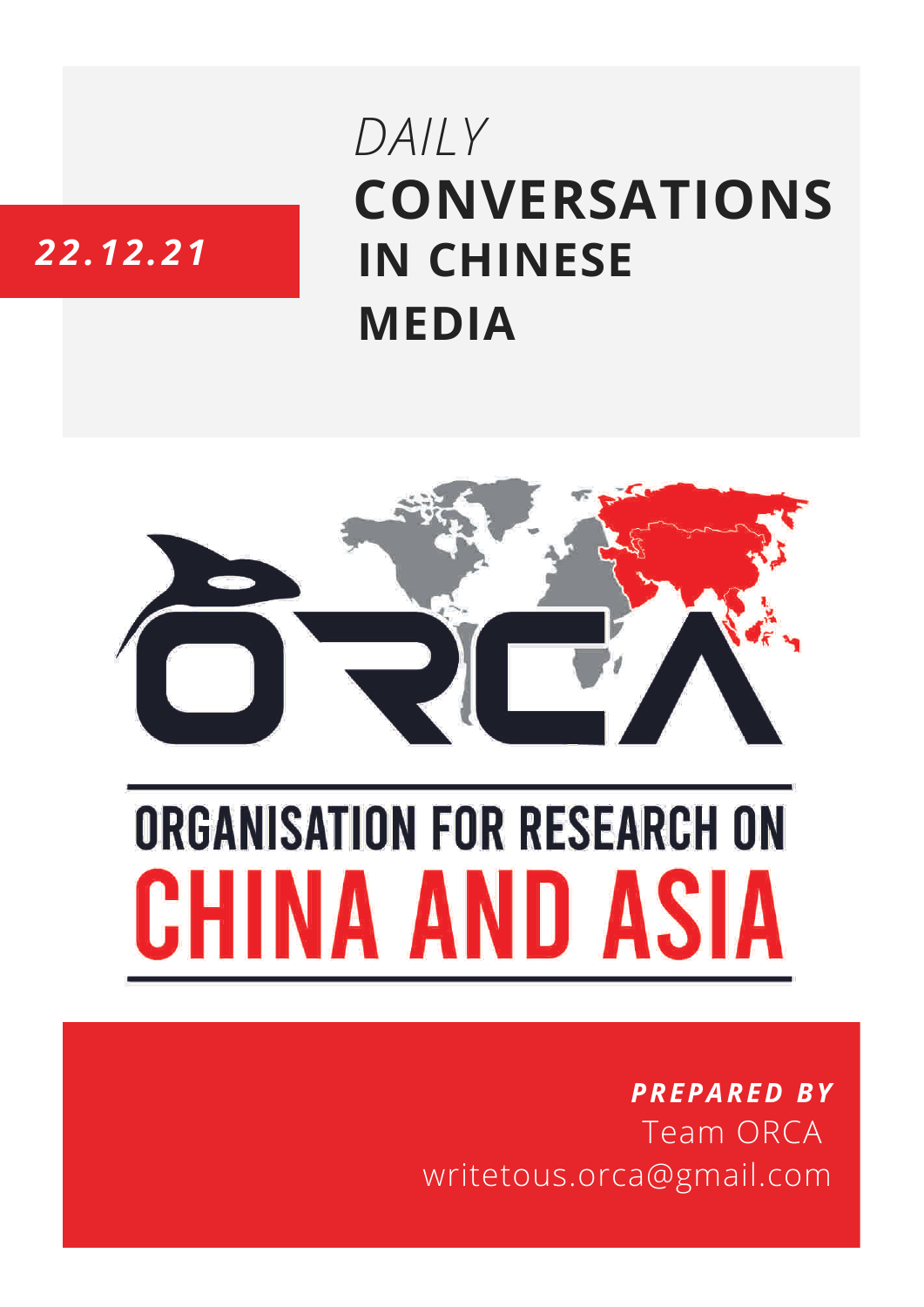### **I. Social Media Chatter in China**

- **Peng Shuai in Shanghai:** A Twitter account has [posted](https://twitter.com/Jerry00107966/status/1472739453496033281) an image of Peng Shuai, stating that she was in in Shanghai on December 19th to 'perform' at a sports event.
- **Review of Xi's book over Amazon:** A Twitter account has [posted](https://twitter.com/BonnieGlaser/status/1473319853687779331) that China has asked Amazon to allow only a 5-star rating to Xi's book. Amazon also quietly removed criticism of President Xi's books by scrubbing bad reviews, ratings, and comments from its Chinese site.

#### **II. News in China**

- Non-mainstream HK media has pointed out that the real estate companies of China are facing unprecedented difficulties and has ranked them by the degree of risks they are facing with Level 4 being the highest: Level 1: Gemdale property, Sunac China Holdings Limited, Country Garden, Rongsheng Real estate; Level 2:Dexin China, Sunshine City, Agile Property, Seedland, Baoneng Group, Central China Real Estate Limited, Sincere Property Group, Greenland Holdings; Level 3: Hengtai Group, Hongkun Group, Aoyuan, R&F group, Kaisa, Modern Land China, Fantasia Holdings, Jiangsu Zhongnan Construction Group; Level 4: China Fortune Land Development, Evergrande, Tahoe Group, Sichuan Languang, Sansheng Holdings, Macrolink Holding Co. Media has also pointed out that many companies have high debts, overdue loans, and are facing continuous lawsuits; stock prices have plummeted, construction sites have suspended work, and employees have become unemployed, land sales revenue has fallen sharply and a large number of office buildings and shops are vacant.
- The National Working Conference on party laws and regulations was held in Beijing on December 20. The conference was held in the form of a teleconference, and sub venues were set up in all provinces, autonomous regions, and municipalities including Xinjiang Production and Construction Corps. Major state media outlets published articles on the same highlighting the core message to "Exhibit the laws and regulations within the party to maintain the centralized and unified leadership of the party central committee; Ensure the important role in long-term governance of the party and the long-term stability of the country." Ding Xuexiang conveyed Xi Jinping's important instructions at the meeting and presided over the same. Yang Xiaodu, Chen Xi, Guo Shengkun and Huang Kunming attended the meeting. Wang Huning attended the meeting and delivered a speech. He said, "We must resolutely implement the spirit of the Central Committee's decision making and general secretary Xi Jinping's important instructions, and further promote the construction of Inner Party laws and regulations".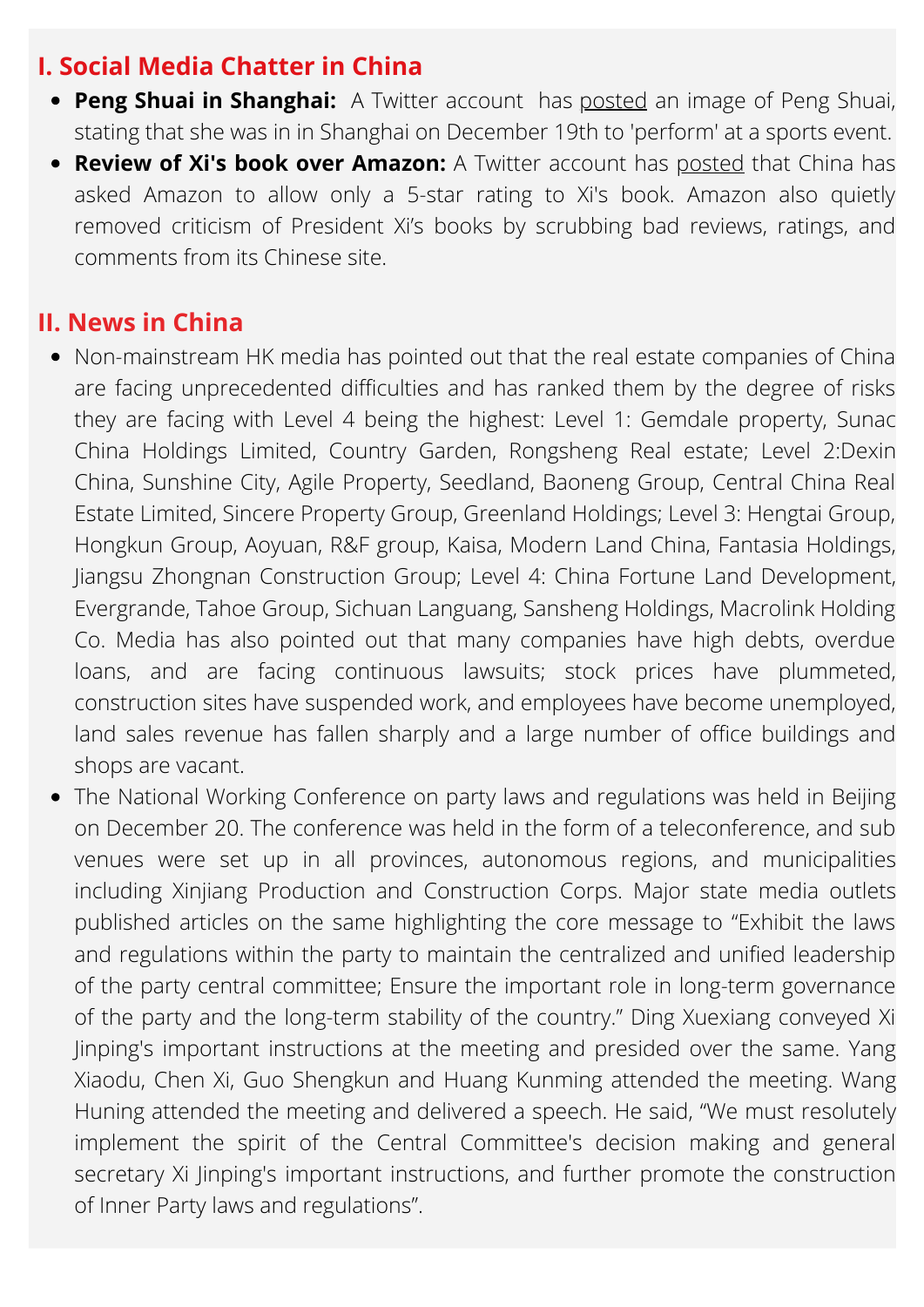- The General Office of the Central Committee of the Communist Party of China and the General Office of the State Council issued the "Opinions on More Effectively Giving Full Play to the Role of Statistical Supervision" and released a notice requesting all regions and departments to conscientiously implement them in light of present conditions. It notes that since the 18th Party Congress, the reform of statistical modernization has been intensified, and statistical supervision has played an active role in serving and guaranteeing economic and social development. However, the statistical supervision systems and policy systems are not perfect; the effectiveness of statistical supervision needs to be improved, and there is still a certain gap between the effectiveness of statistical supervision and the requirements of the new situation and new tasks. China requires regular statistical inspections of provinces, municipalities, and relevant departments of the State Council every five years, and as needed implement "look backs" for regions and departments with prominent statistical fraud problems wherein special inspections will be conducted as appropriate. "Look backs" of statistical inspections mainly focus on the development of regular inspection rectification work, the completion of key rectification tasks, and the construction of long-term mechanisms.
- On December 11, Lou Jiwei, current director of the 13th CPPCC Foreign Affairs Committee and former Minister of Finance, bluntly stated in a video conference that the official statistics do not reflect the negative changes in the economy. As the former Minister of Finance, his doubts about China's statistical data have refocused the outside world's long-standing concerns about the falsification of the CCP's official economic data.
- Non-mainstream HK media has pointed out that the article titled "In training talents, one must train hearts first" in PLA Daily of 19.12.21(report dated 19.12.21), emphasizes the loyalty of the PLA to the party without naming Xi Jinping even once. The articles says to "ensure that the gun is firmly in the hands of people who are absolutely loyal to the party." The first sentence of the article states "to win the crowd but not to have their heart, is the same as being a lone traveler." Non-mainstream HK media believes that this sentence is referring to Xi there was no mention of him as President nor as the chairman of the Chinese Military Commission or General Secretary of the CCP.

#### **III. India Watch**

At the Economic Work Conference held a few days ago, CPC emphasized stability, and the word "stable" appeared 25 times. This means that the CPC itself has to admit that the Chinese economy is facing a status quo where the Chinese economy is suddenly overwhelmed by problems all around.